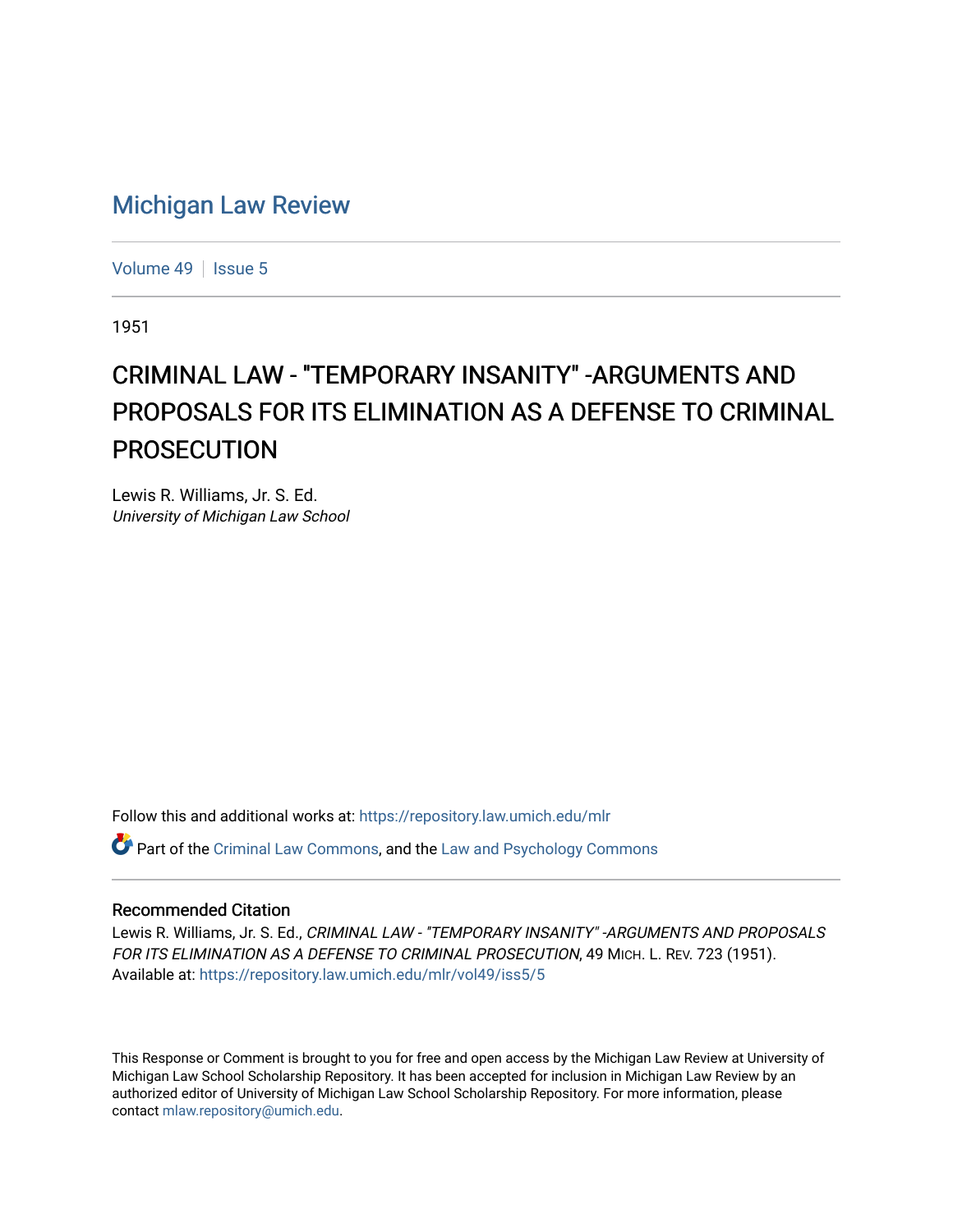# **COMMENTS**

CRIMINAL LAW - "TEMPORARY INSANITY" - ARGUMENTS AND PROPOSALS FOR ITS ELIMINATION AS A DEFENSE TO CRIMINAL PROSEcurron-In view of the apparently increasing number of cases which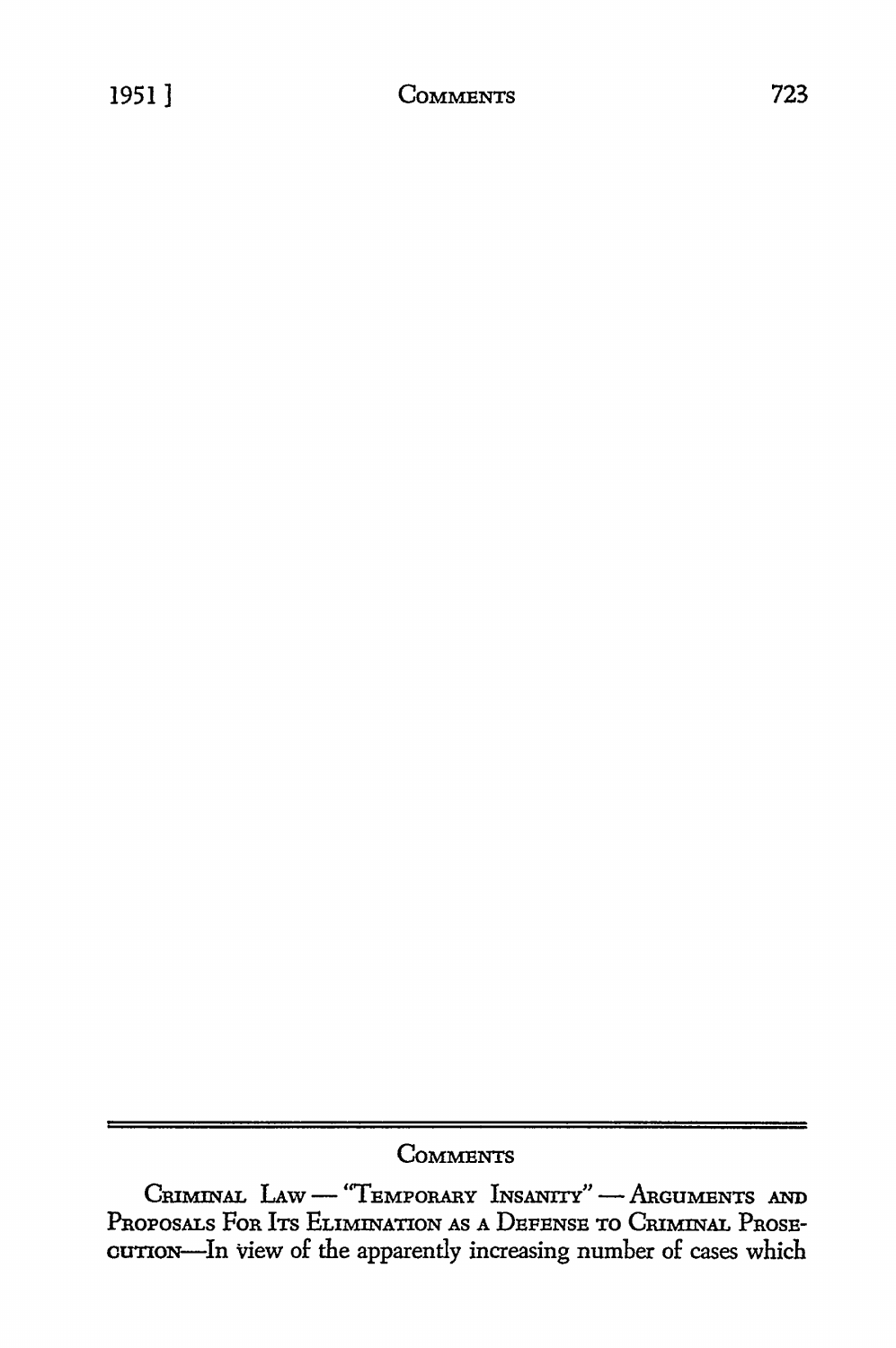have come before the courts in recent years in which the defense of "temporary insanity" has been made, an investigation into the status of that defense in the criminal law of today would seem desirable. The term "temporary insanity" is one of popular origin and finds no place in strict legal terminology. The defense of incapacity for the *mens rea,*  legally speaking, is "insanity," not "temporary insanity." But because of the human desire for a *mot convenable,* we have come to apply the term "temporary insanity" to those defenses which are based upon the claim that the insanity begins "on the eve of the criminal act and ends when it is consummated."<sup>1</sup>

A recent case, *State of Connecticut v. Carol Paight,* Superior Court, Fairfield County, File No. 11405 (1950), will illustrate the subject of "temporary insanity" in a specific fact context.<sup>2</sup>

The facts to be gathered from the newspapers are these: Accused was a young woman twenty-one years old. On September 23, 1949, her father underwent an operation, and it was discovered that he had inoperable cancer. Accused was informed of this fact. Her subsequent action appears to have been influenced by an intense love of her father, and an abnormal dread of cancer. Upon hearing the report of the doctor, Miss Paight returned to her home, obtained her father's police revolver and drove to a wooded area where she fired one practice round "so I'd know what I was doing." She then returned to the hospital where she shot her father through the head. She then reported her deed to the nurses and soon was taken into custody by the police.

Upon her trial for second degree murder, the defense was that she was temporarily insane at the time she killed her father. Much evidence designed to show insanity at the time of the crime was introduced during the course of the trial. Nurses told of a glassy stare in her eyes after the crime; the family physician expressed the opinion that she was not sane; a psychiatrist gave similar testimony. On the other hand, a psychiatrist called by the State was of the opinion that Miss Paight was sane at the time of the killing. An issue of fact was evidently present, and the jury returned a verdict of not guilty by reason of insanity.

It is with this type of fact situation that this comment will be concerned.

First, a brief history of the law of insanity as a defense to crime will be set forth. Second, it will be shown that "temporary insanity" as used today has no place in the law of insanity as a defense to crime.

<sup>1</sup> Graves v. State, 45 N.J.L. 347 at 350, 46 Am. Rep. 778 (1883).

<sup>2</sup>This case is cited solely as a case in point, to serve as a fact basis for the discussion which follows, but not as a subject of criticism or condemnation.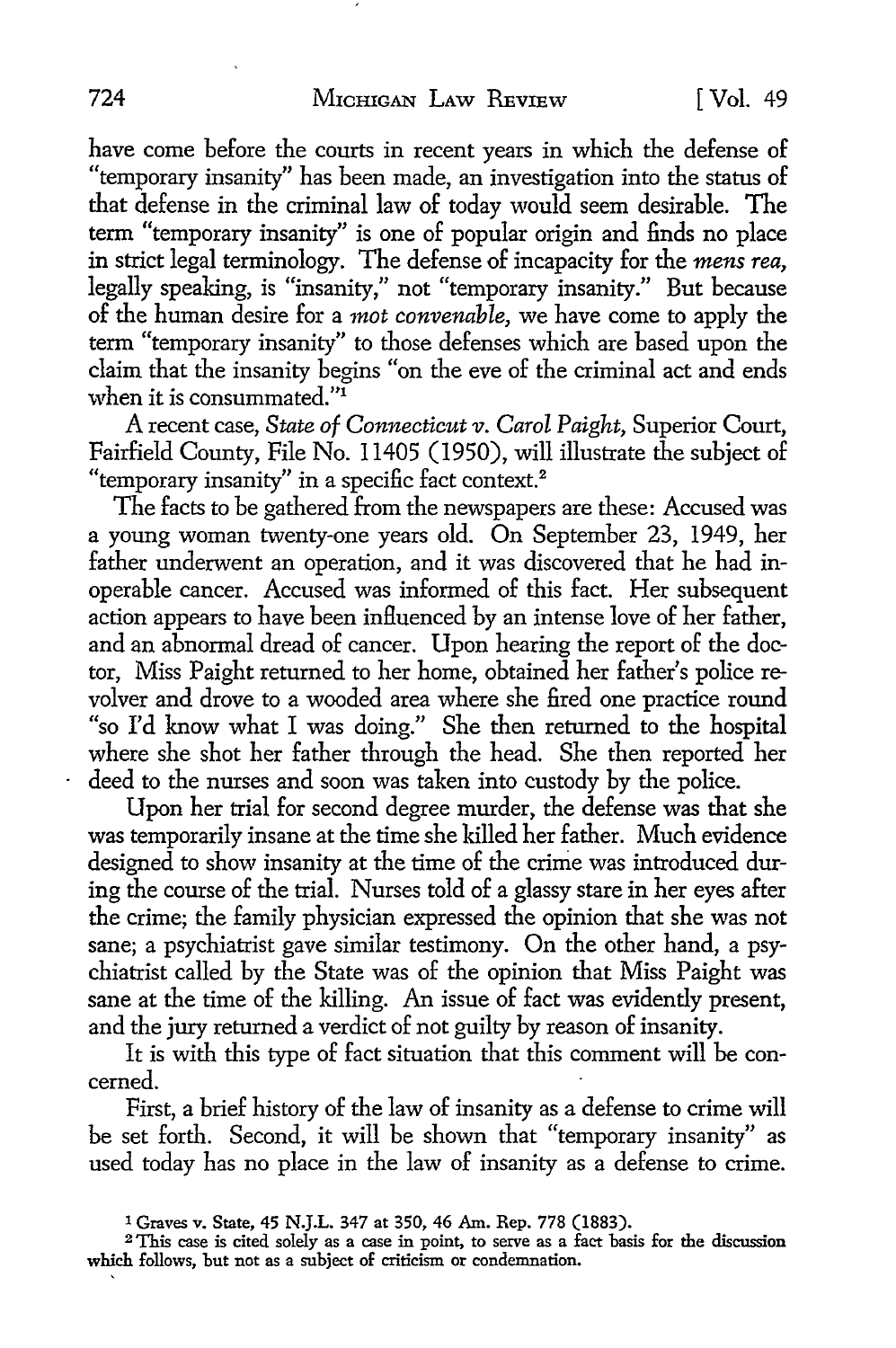Third, some possible remedies will be suggested for eliminating the present practice of using "temporary insanity" as a defense.

I

The modem concept of insanity which the law recognizes as a defense to crime was crystallized in 1843 in the famous M'Naghten Rules.<sup>3</sup> The opinion of the judges in that case laid down the following criteria: "... to establish a defence on the ground of insanity, it must be clearly proved that, at the time of the committing of the act, the party accused was labouring under such a defect of reason, *from a disease of the mind,4* as (I) not to know the nature and quality of the act he was doing; or (2) if he did know it, that he did not know he was doing what was wrong."5 It is important to observe at this point that the wording of the rules suggests that the defect or mental condition must be apparent and of substantial duration. The M'Naghten Rules form the basis of the defense of insanity in this country as well as in England.<sup>6</sup> Upon this test, a few of the states have engrafted the "irresistible impulse" test, but that need not concern us at this point.<sup>7</sup>

As is obvious, there is ambiguity in the M'Naghten Rules. What is a "disease of the mind?" The importance of this determination is indicated by the wording of the rule: "If, *from a disease of the mind,* the defendant did not know...." This phrase is the foundation upon which the remaining portion of the rule rests.

Through this ambiguity as to the nature of a disease of the mind the defense of "temporary insanity" slipped into our jurisprudence.

Much of the confusion concerning the use of "temporary insanity" stems from the idea that whatever factors bear upon the so-called *mens rea* of the accused must be submitted to the consideration of the jury. As a general proposition, the accused is entitled to have matters relative to his *mens rea* considered by the jury, but there are and always have been certain qualifications to this proposition. Both the old common law of England, and the wording of the M'Naghten Rules bring out certain situations where evidence, though perhaps bearing on the ac-

3 Daniel M'Naghten's Case, 10 Cl. and Fin. 200, 8 Eng. Rep. 718 (1843).

4 Italics supplied.

<sup>5</sup> Daniel M'Naghten's Case, 10 Cl. and Fin. 200 at 210, 8 Eng. Rep. 718 at 722 (1843); MEREDITH, INSANITY AS A CRIMINAL DEFENSE (1931).

7 See 14 AM. Jtm. 793, §36, and 22 C.J.S. 126, §60 and cases there cited; Waite, "Irresistible Impulse and Criminal Liability," 23 MICH. L. REV. 443 (1925).

<sup>6</sup>Bell v. State, 120 Ark. 530, 180 S.W. 186 (1915); Davis v. United States, 160 U.S. 469, 16 S.Ct. 353 (1895); Lowe v. State, 118 Wis. 641, 96 N.W. 417 (1903); State v. Kelley, 74 Vt. 278, 52 A. 434 (1902); Kraus v. State, 108 Neb. 331, 187 N.W. 895 (1922).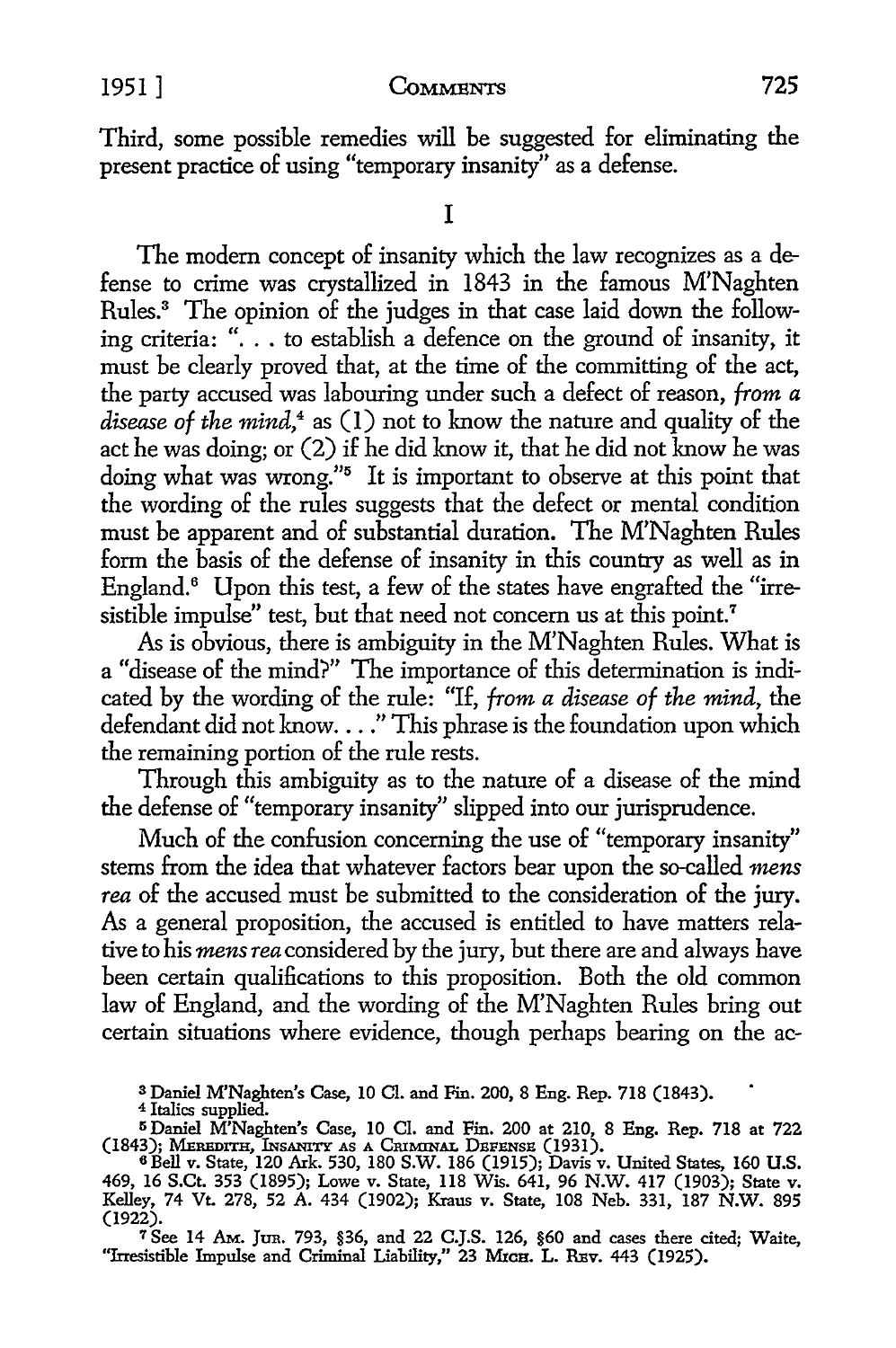cused's *mens rea,* is excluded on policy considerations. These considerations of public policy will be dealt with more fully later.

Does the defense of "temporary insanity" have any legal basis in our criminal law? A few psychological concepts are relevant.<sup>8</sup> There are in psychology two main classifications of persons who (in the layman's words) are not normal. These categories are of psychotics and neurotics. This classification is met with more or less approval; some psychiatrists delineate sharply between them, while others say that the distinction is mostly traditional, and great difficulty is met when any dividing line is attempted. At any rate, it is fairly well agreed that neurosis is usually a much milder condition than psychosis, and neurosis is the early stage of psychosis.

Disposing first of psychosis, we can say that generally it a "long- $\theta$ <sup>n</sup> condition.<sup>9</sup> It would seem to be the type of insanity which was contemplated by the M'Naghten Rules. A psychotic condition is relatively easy to detect by a psychiatrist. Once the psychotic condition is established, what remains to be shown for legal defense is that, because of the psychotic condition, the accused committed the crime or did not know its commission was wrong. Here, again, the chances are relatively good that a psychiatrist can determine that the accused was under the influence of his psychosis when he committed the crime.

Within the neurosis<sup>10</sup> classification are included such conditions as traumatic neurosis,<sup>11</sup> acting-out tendencies,<sup>12</sup> and the hysterical personality.13 It is with the latter that we need be mostly concerned. **The**  hysterical personality is a relatively normal person, but he may enter

<sup>8</sup> Much of the technical psychological data which follows was obtained by the writer through interviews with three psychologists, Dr. Gerald Blum and Dr. Daniel R. Miller *oE*  the University of Michigan Psychological Bureau, and Dr. E. Lowell Kelly of the University of Michigan Psychology Department, and a psychiatrist, Dr. Ralph Morris Patterson of the University of Michigan Hospital. To them the writer is deeply indebted.

9DoRLAND, THE AMERICAN h.LuSTRATED MEDICAL DICTIONARY (1944): Psychosis: ''Formerly, a generic name for any mental disorder. Specifically, the deeper, more far-reaching and prolonged mental disorders.  $\dots$  ."

10 Id., Neurosis: ". . . A relatively minor disorder of the psychic constitution; in contrast with the psychosis, it is less incapacitating, and . . . the personality remains more or less intact. Sometimes called *psychoneurosis."* 

<sup>11</sup>A neurosis which results from injury or shock. The shell-shocked war veteran is an example.

12 Where, under stress, a person does things which he has subconsciously desired to do. 13 This is the technical term.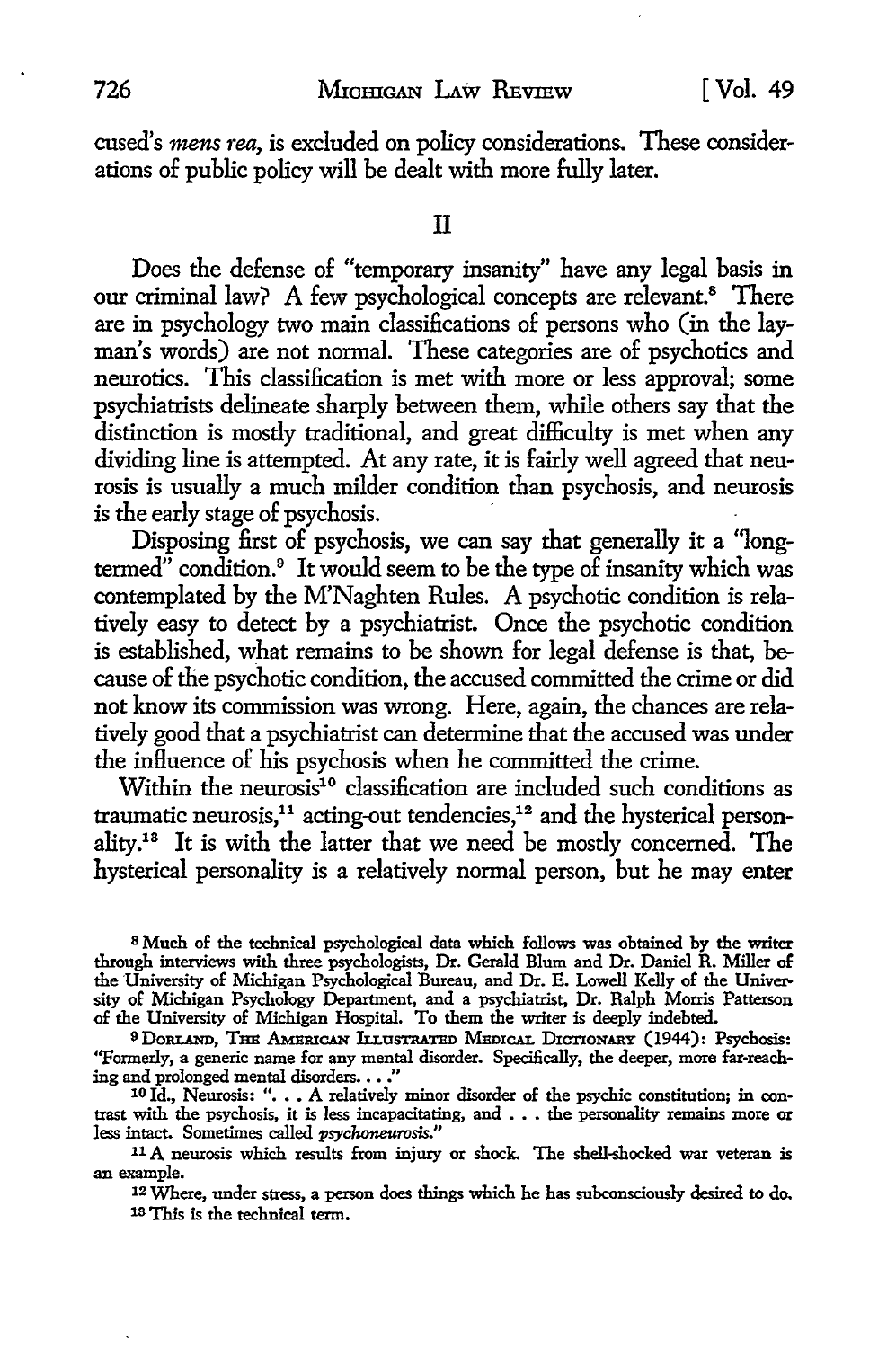#### 1951] **CoMMENTS,** 727

what psychologists term a "fugue state"<sup>14</sup> wherein he may do certain acts and yet have no recollection of them afterward. Although the psychiatrist can readily detect the hysterical personality, and although he can tell with more or less accuracy, depending on the individual, that the individual may enter a"fugue state" at one time or another under certain conditions of strain, for him to say with accuracy that at a particular time an accused committed a certain crime and was in a "fugue state" is almost impossible. It cannot be emphasized too strongly that there are no precise tests which the psychiatrists can apply to reach *the* answer that will enable him to say with absolute certainty that this or that particular condition existed at any specified time.

Upon this basis of psychological information the legal aspects of the defense of "temporary" or "emotional"15 insanity may be considered. The problem presented is this: is a person to be allowed to defend on the ground that he was temporarily or momentarily "dethroned" of his reason at the time he committed a crime, granting that psychiatrists agree that such a state of mind in the neurotic is *possible?* A review of several judicial pronouncements on the subject will serve at this point.

First, distinguishing mere anger from actual insanity, the Pennsylvania Supreme Court approved the following instruction:<sup>16</sup>

"But the jury must not confound anger or wrath with actual insanity; because, however absurd or. unreasonable a man may act when exceedingly angry, either with or without cause, if his reason is not actually dethroned it is no legal excuse for violation of law."17

And again, the courts have pointed out the necessity of this alleged momentary dethronement of the reason being associated with a disease  $\cdot$ of the mind:

"But it must be remembered that one . . . will not be ex-

15 The two terms seem to be interchangeable: People v. Finley, 38 Mich. 482 (1878); State v. Moore, 42 N.M. 135, 76 P. (2d) 19 (1938); Wood AND WAITE, CRIME AND ITS TREATMENT 374, note 13 (1941).

10 Lynch v. Commonwealth, 77 Pa. 205 at 213 (1874).

17 See also Copeland v. State, 41 Fla. 320, 26 S. 319 (1899); People v. Durfee, 62 Mich. 487 at 494 (1886); Fitzpatrick v. Commonwealth, 81 Ky. 357 (1883); Grant v. State, 250 Ala. 164, 33 S. (2d) 466 (1948); Sanders v. State, 94 Ind. 147 (1883).

<sup>&</sup>lt;sup>14</sup> DORLAND, THE AMERICAN ILLUSTRATED MEDICAL DICTIONARY (1944): Fugue: "A disturbance of consciousness in which the patient performs purposeful acts. After the state has passed, however, the patient has no conscious remembrance of his actions during this period."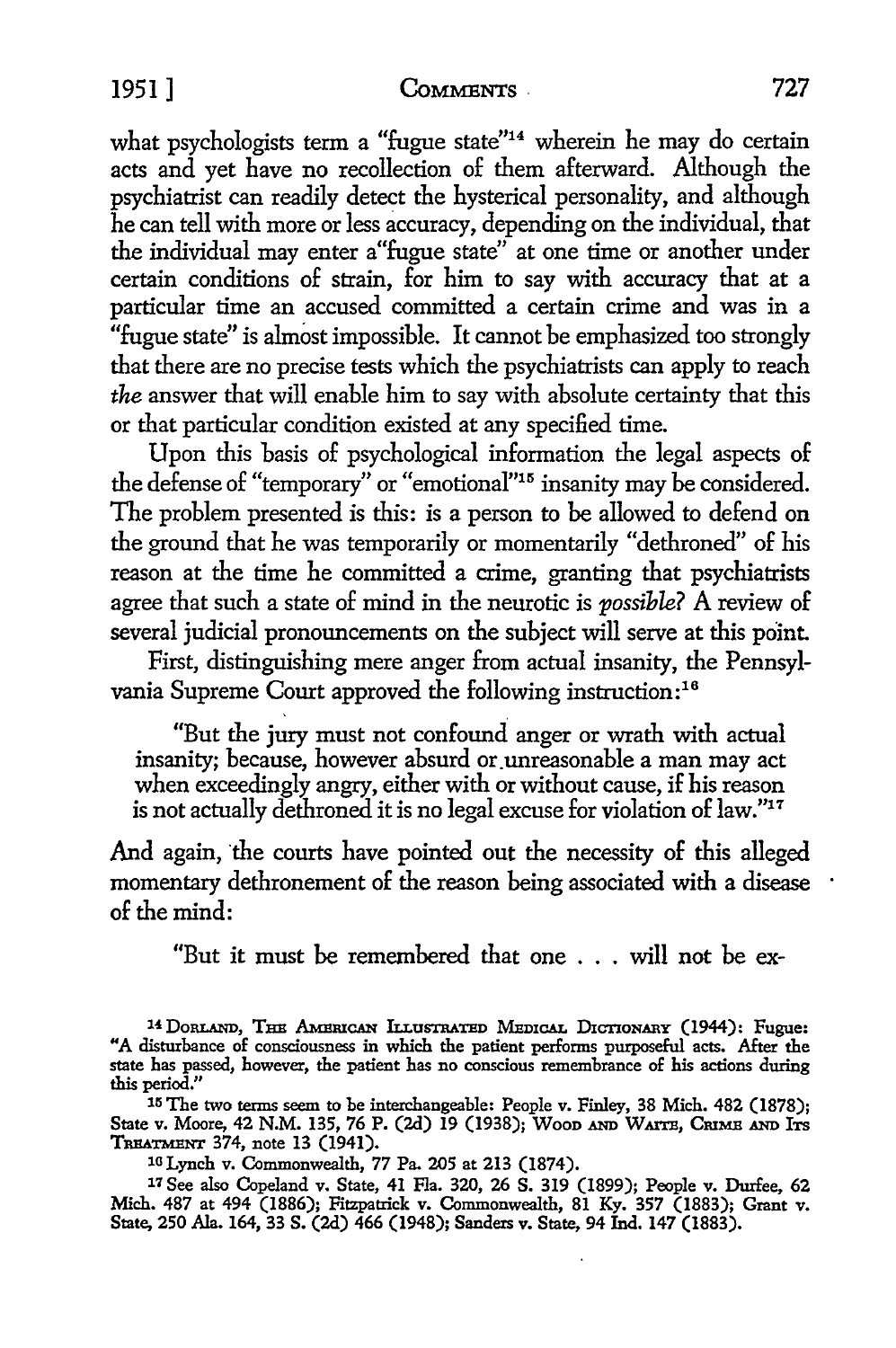cused from a crime ... while his reason is temporarily dethroned not by disease, but by anger, jealousy or other passion. . . . "18

"... insanity, to be a defense to crime, must be the result of a disease of the mind and of such a nature as to dethrone his reason; to destroy his reason to such an extent that he can not distinguish right from wrong. . . . The Law of Alabama does not recognize temporary or emotional insanity or insane jealousy."19

These quotations illustrate two of the limitations which the courts have placed upon the defense of temporary or emotional insanity. The claimed insanity must be distinguished from anger or passion, and it must be the result of a disease of the mind.<sup>20</sup> However, another group of cases goes even farther. They suggest that nothing less than a deepseated, long-term mental disease (corresponding roughly to psychosis) will excuse one from crime:

"Emotional insanity without more does not constitute mental derangement as that term is used in [the statute]. Emotions are merely states of feeling common to all mankind. In regard to their effect when aroused they are the antithesis of unconsciousness and indicate an awareness of the inward state of mind as well as an alertness to outward facts. They generally accentuate the perceptions of the mind and hence tend to pave the way for the formation of a criminal intent. Emotional disturbances therefore readily become concomitants of the vast majority of crimes of violence."<sup>21</sup>

"... [insanity] must be of a fixed or prolonged nature rather than momentary or fleeting; not temporary or effervescent in nature-sane one minute and insane another-more permanent than transient; more or less prolonged as distinguished from effervescent. . . . "22

Perhaps the strongest pronouncement in this regard comes from a 1949 Pennsylvania case:<sup>23</sup>

"Certainly neither social maladjustment, nor lack of selfcontrol, nor impulsiveness, nor psychoneurosis, nor emotional in-

1s Bell v. State, 120 Ark. 530 at 555, 180 S.W. 186 (1915). Arkansas reports show an exceptionally consistent line of well-reasoned cases upon the subject of emotional insanity: Smith v. State, 55 Ark. 259, 18 S.W. 237 (1891); Williams v. State, 50 Ark. 511, 9 S.W. 5 (1888). That sexual deviates cannot invoke the defense of "temporary insanity," see People v. Walter, 7 Cal. (2d) 438, 60 P. (2d) 990 (1936); Rozier v. State, 185 Ga. 317, 195 S.E. 172 (1938).

19 Grant v. State, 250 Ala. 164 at 165, 33 S. (2d) 466 (1948). 20 "The defense of insanity is one thing, and the defense of unconsciousness is another." People v. Martin, 87 Cal. App. (2d) 581 at 588, 197 P. (2d) 379 (1948).

21 Territory of Hawaii v. Alcosiba, 36 Hawaii 231 at 240 (1942).

22 Grant v. State, 250 Ala. 164 at 165, 33 S. (2d) 466 (1948). 23 Commonwealth v. Neill, 362 Pa. 507 at 514, 67 A. (2d) 276 (1949).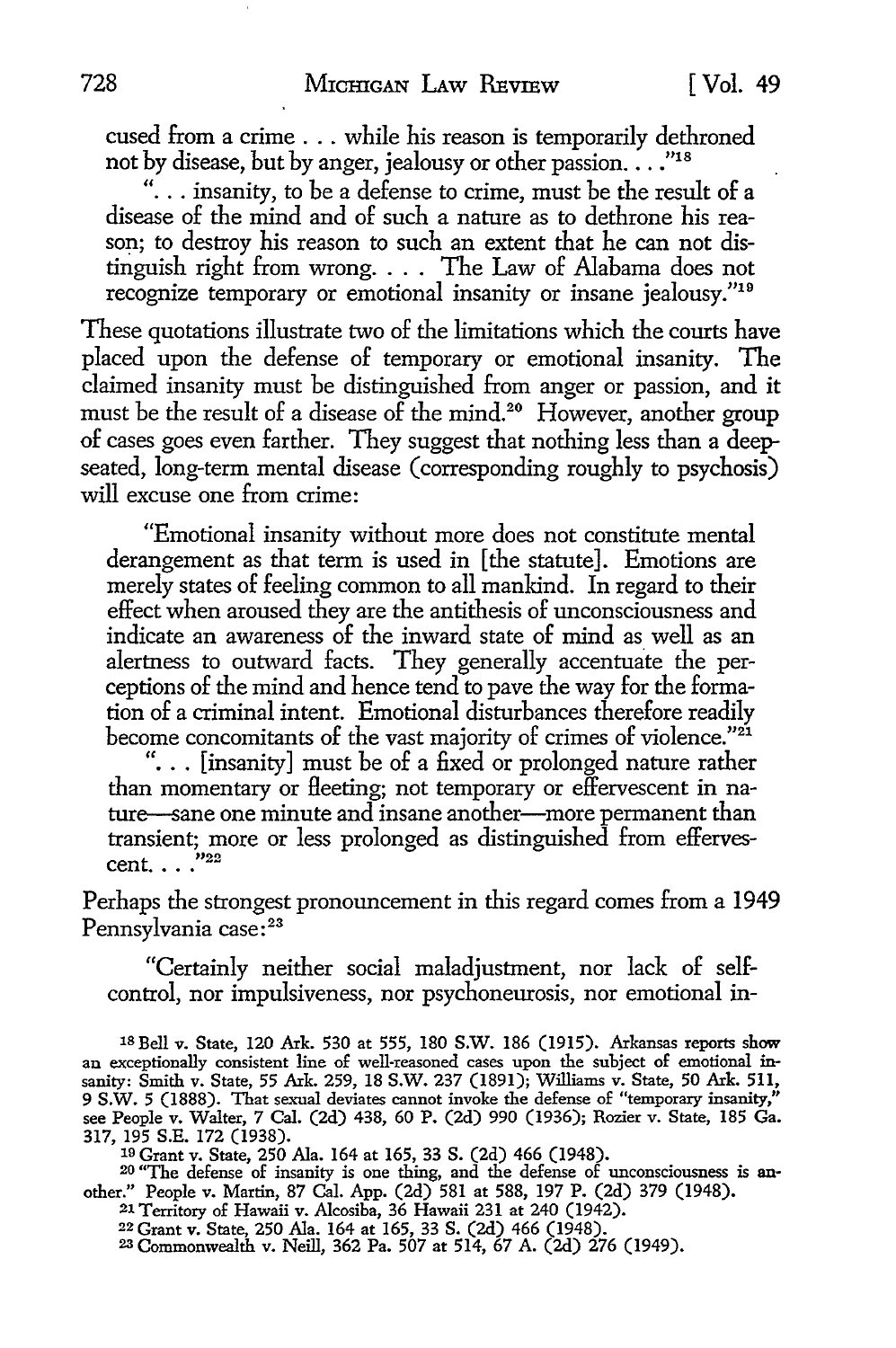### 1951] **CoMMENTS** 729

stability, nor chronic malaria, nor all of such conditions combined, constitute insanity within the criminal-law conception of that term."

Thus, with this evidence that the supreme courts of our states and territories have cast out the defense of "temporary insanity" wherever possible,24 it can hardly be said that "temporary insanity" has a place in our criminal law as a defense to crime. The opinions of these courts indicate also that as a matter of policy the defense should not have a place in our law at any court level. And yet the fact that there are many reported cases and many more unreported cases where the defense is used shows that *at the trial court level* it knows no bounds. Its abuse by the unscrupulous defendant seeking his last avenue of escape was aptly summed up by Judge Hemingway of the Arkansas Supreme Court when he said: $^{25}$ 

"It would serve no useful purpose for us to comment upon the many and cruel outrages upon justice that have been perpetrated in the name of emotional insanity. The fact is within the observation of all, and its effects have prejudiced none more than the unfortunate members of society who are in fact bereft of reason."

The use of the defense "temporary insanity" is especially valuable where popular sentiment is with the accused. Where the jury would like an excuse to acquit the accused and at the same time retain their own self-respect, they will gladly rely on any sort of testimony as to the accused's alleged insanity. Such could well have been the situation in the case of *Connecticut v. Paight,* supra.

<sup>24</sup>The situation in New Jersey at the present time with respect to the validity of the defense of temporary insanity seems very uncertain. In Graves v. State, 45 N.J.L. 347 at 350, 46 Am. Rep. 778 (1883), we find the court holding: "The law regards insanity as a disease of the mind, implying fixedness and continuance of mental condition. It therefore rejects the doctrine of what is called emotional insanity, which begins on the eve of the criminal act and ends when it is consummated." Then in the 1943 case of State v. Lynch, 130 N.J.L. 253 at 257, 32 A. (2d) 183, the court flatly holds: "If, at the time of the shooting, the accused, by reason of temporary insanity, was incapable of distinguishing between right and wrong with respect to the act, he is not guilty of murder. Unless he was conscious that it was an act which he ought not to do, there was a lack of moral or criminal responsibility." This latter case would seem to overrule the case of Graves v. State. But confusion was added to the picture in the 1949 case of State v. Cordasco, 2 N.J. 189 at 198, 66 A. (2d) 27, when the court approved an instruction by the lower court to the effect that ". . . the law regards ins and continuance of mental incapacity and that the test was not whether he was actually at the time in the mental state of appreciating the nature and quality of his act and of knowing that it was wrong but whether he had the capacity to do so." And at the same time, the court reaffirmed its position in the Lynch case. One justice dissented, recognizing the disagreement between the two positions taken in this case, in approving the inconsistent positions of the two former cases.

25 Smith v. State, 55 Ark. 259 at 262, 18 S.W. 237 (1891).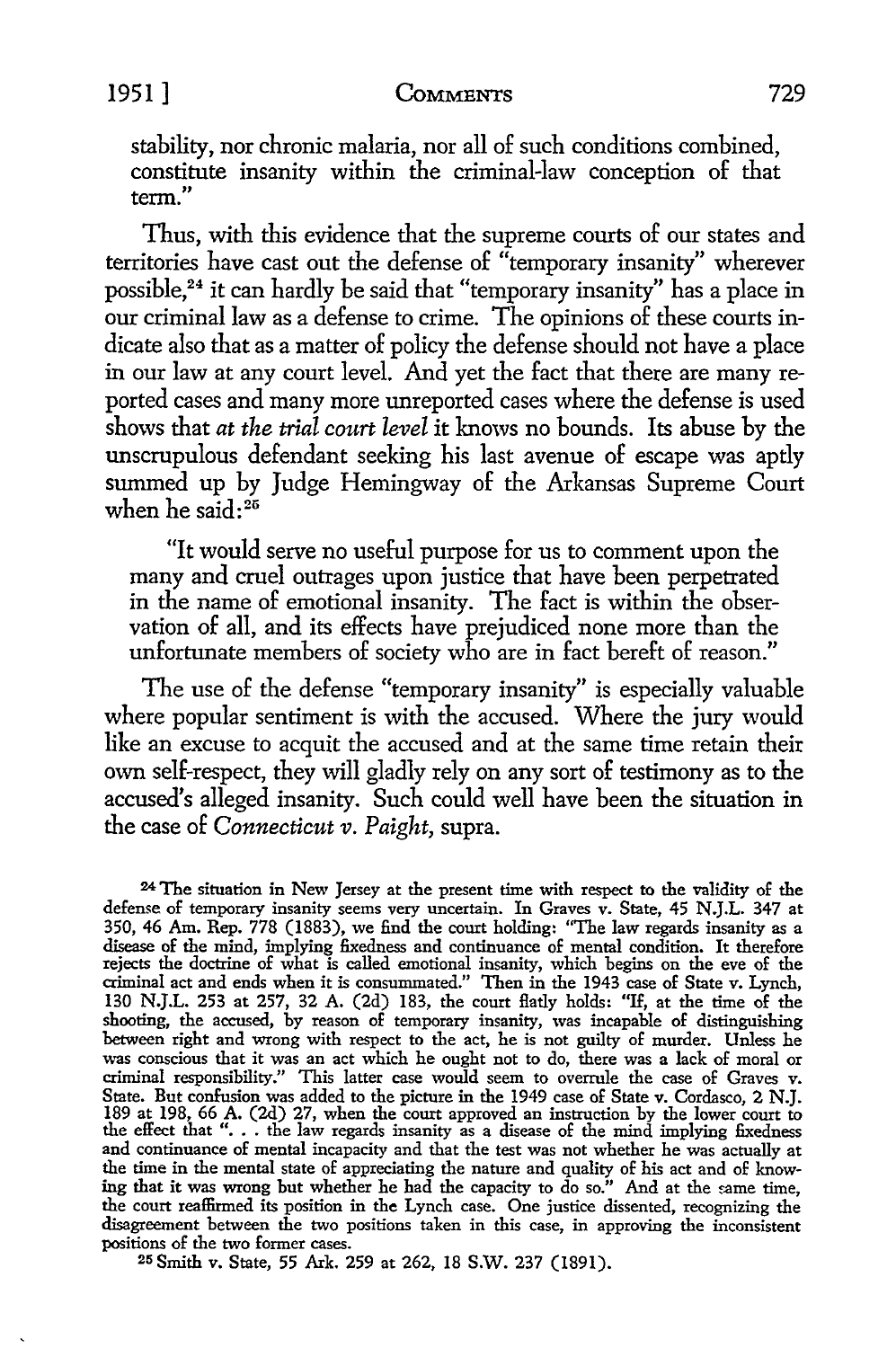An example of the misunderstanding of this defense and a demonstration of how the court has throttled preventative legislation appear in the case of *People v. Price,* a 1947 case in Recorder's Court, City of Detroit, Michigan.26 Defendant, an elderly man, was accused of murdering his wife. Before trial, a hearing was held by the court to determine whether the defendant was sane for the purposes of standing trial. The doctors testified that there was no evidence of insanity or defect that would affect the -defendant's criminal responsibility. Pursuant thereto the court entered the following order. "Now therefore it is ordered by the Court that the defendant, Sherman Price, be and he hereby is declared to be sane and is ordered to stand trial in his cause." On the trial of the case, defendant was acquitted on the grounds of insanity. The state then began proceedings under the Michigan statute<sup>27</sup> which calls for the examination and commitment to the Ionia State Hospital of persons acquitted of felony by reason of insanity. Before such proceedings got underway, defendant brought habeas corpus proceedings before a circuit judge, on the ground that it was res judicata· that he was presently sane, for it had been judicially established at the previous sanity hearing that defendant was not now insane. The judge granted the writ and he was released from custody.

Now it should be noted that the order entered by the judge in the pre-trial sanity hearing was broader than necessary; it adjudged the defendant sane, where necessity required only that the defendant be adjudged sufficiently sane to understand the nature of the proceedings, and to aid counsel in his defense. This extra-legal pronouncement should in no way be res judicata as to the defendant's present sanity, for it exceeds the authority of the court and the purposes for which the hearing was held.

Following the result of the *Price* case to its logical conclusion, it would seem that no effect could ever be given to the Michigan commitment statute in this situation. Whenever the "temporary insanity" defense is pleaded, and a psychiatric commission's report filed with the court showed that the defendant was sane for purposes of trial, he could then never be committed under the statute if acquitted by reason of insanity. ·On the other hand, should the commission's report show insanity, the accused would not stand trial. Thus, it would appear that the purpose of the statute is thwarted, and the statute is to be deemed practically inoperative.

<sup>26</sup> Recorder's Court file number A-48486.

<sup>27</sup> Mich. Stat. Ann. §28.967 as amended by Public Acts 1947, No. 233.,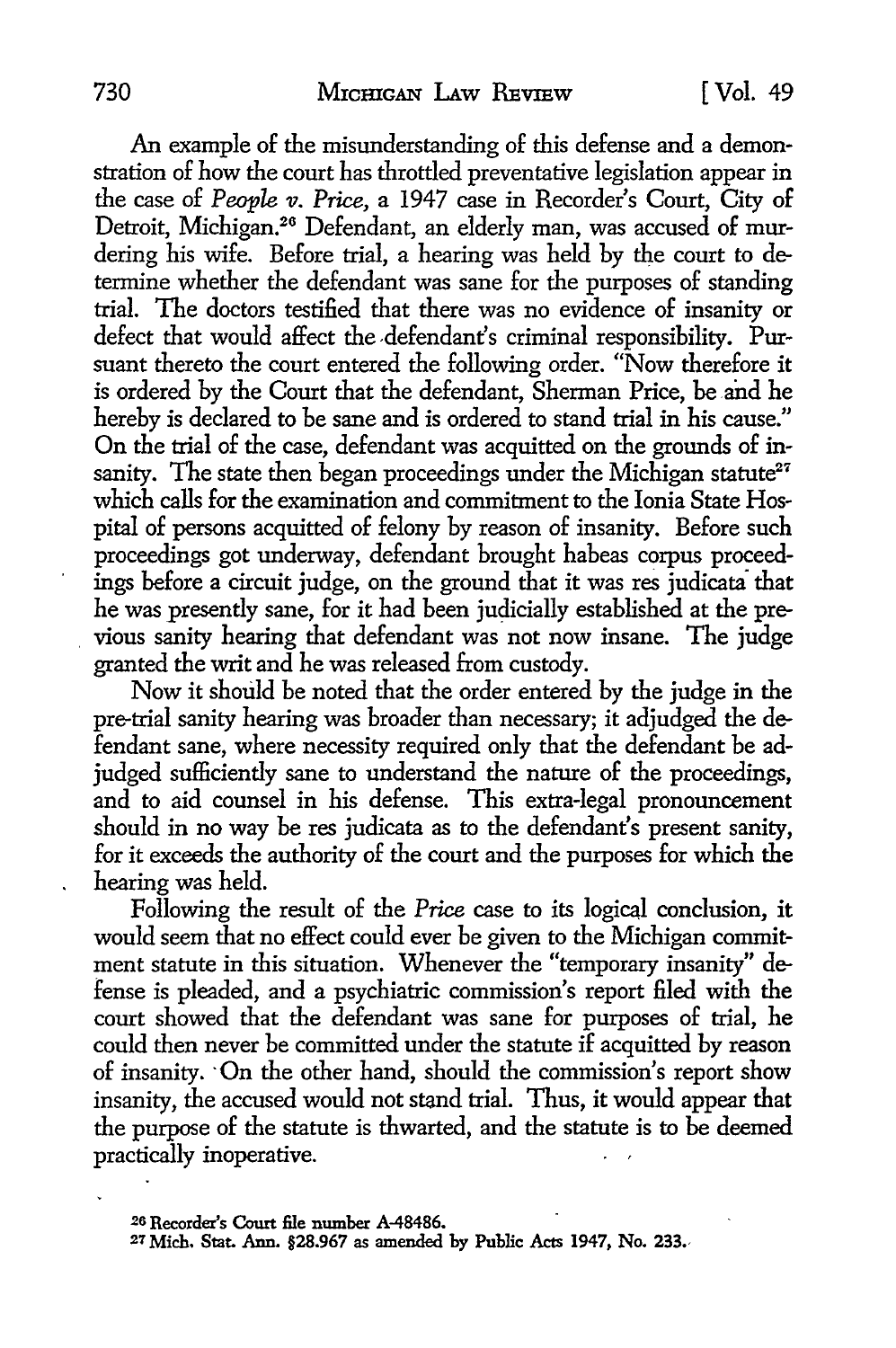# 1951] **CoMMBNTS** 731

On reading the newspaper accounts of the trial of Margaret Tack in Detroit in February 1938, the trial of Paul Wright in Los Angeles in February 1938, and the trial of Mrs. Francis Fitzpatrick in Detroit in November 1948, one questions the soundness of the defense of insanity as presented in these cases. In the *Fitzpatrick* case, the psychiatrist testifying for the defense said that he found the defendant neurotic during an examination several days after the shooting. "However, under cross-examination he granted that there was a difference between neurosis, or emotional upheaval, and psychosis, which is insanity under the law. 'She was capable of reaching such a deep emotional disturbance that she might possibly not know right from wrong,' he said."<sup>28</sup> For the prosecution, a member of the sanity commission gave his opinion that she suffered "no mental disease, condition or defect which would impair her criminal responsibility."<sup>29</sup> An acquittal on the ground of insanity followed.

It would seem that much depends upon the character of the trial judge and his willingness (or unwillingness) to adhere strictly to accepted legal principles. In this connection the writer interviewed several Michigan trial judges, asking each of them the following hypothetical question: "If the evidence in the case did not show that the defendant was suffering from a disease of the mind at the time he committed the act, or if it did not show that the act was a result of a disease of the mind, would you take the question of insanity away from the jury?" The responses ranged from "No, I would leave it up to the good sense of the jury to realize the lack of proof'' to ''Yes, I think I would in the proper case."30 The diversity of the opinions of these judges shows the need for a general reconsideration of what is and should be that insanity which the law will recognize as a defense. Should the courts continue to allow persons to escape responsibility for their crimes committed in the heat of anger or passion on the feigned claim that they were temporarily insane? The very basis of our law of insanity as a defense to crime, the M'Naghten Rules, would seem to supply the answer to the question.<sup>31</sup> It would seem that only those cases where the disease of the mind was manifest and obvious were contemplated in the statement of the Rules. Professor Jerome Hall states that "The judges who formulated the M'Naghten Rules did not regard them as innovations; rather they were published as restatements of law long in vogue in England as

<sup>&</sup>lt;sup>28</sup> DETROIT FREE PRESS, November 23, 1948, p. 2:6.

<sup>&</sup>lt;sup>29</sup> DETROIT FREE PRESS, November 24, 1948, p. 15:1.<br><sup>80</sup> Quoted in substance, not verbatim.

s1 See section I, p. 725 supra.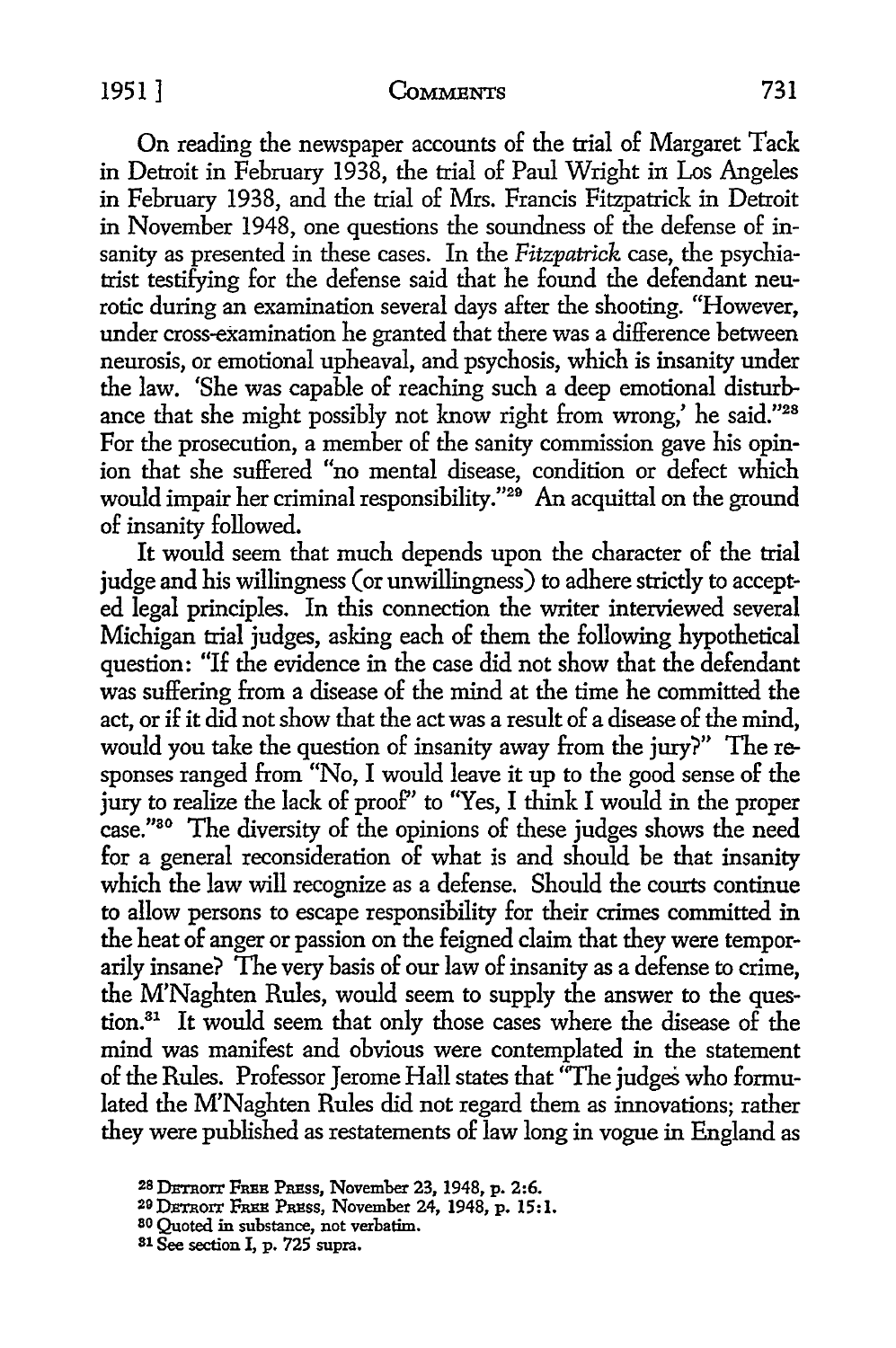well as in this country."<sup>32</sup> If, then, the M'Naghten Rules were laid down for the purpose of "restating" the law of insanity in England in the year 1843, the case of *Rex v. Arnold* sheds some light on the type of insanity which the judges must have had in mind. In that case, which was decided over a hundred years before the M'Naghten Rules, Judge Tracy instructed the jury as follows:

"... we must be very cautious; it is not every frantic and idle humour of man, that will exempt him from justice, and the punishment of the law. When a man is guilty of a great offence, it must be very plain and dear, before a man is allowed such an exemption; therefore it is not every kind of frantic humor or something unaccountable in a man's actions, that points him out to be such a madman as is to be exempted from punishment: it must be a man that is totally deprived of his understanding and memory, and doth not know what he is doing, no more than an infant, than a brute, or a wild beast...." $^{33}$ 

The quotation is used here not for the purpose of advocating a return to the "wild beast'' test, but merely to show the degree of insanity which the framers of the M'Naghten Rules thought should negative responsibility. Can it be said that the judges intended, in laying down the rule, that every person accused of crime who had no better defense should claim that he was "temporarily" insane? It would appear not. And this view seems to be supported by the quotations from the more recent opinions cited above. The defense has, with the possible exception of the practice in New Jersey as noted above,  $34$  been uniformly rejected when the question has been squarely presented before an appellate court.<sup>35</sup> The unfortunate thing in this respect is that under our dubious rule that the state may not appeal from an acquittal, the ruling of the trial court as to the matter of evidence, though erroneous, **and**  prejudicial to the state, must stand.<sup>36</sup>

#### III

What can be done to remedy the abuses at the trial court level? It would appear that there are four possible remedies to the situation.

I. Perhaps of greatest importance would be a rule like that in Connecticut, whereby the state as well as the defendant may appeal a

33 16 How. St. Trials 695 at 763 (1724). <sup>34</sup>See note 24.

<sup>32 &</sup>quot;Mental Disease and Criminal Responsibility,'' 45 CoL. L. REv. 677 at 679 (1945).

<sup>35</sup> See Wood AND WAITE, CRIME AND ITS TREATMENT 374, note 13 (1941). 36Ibid.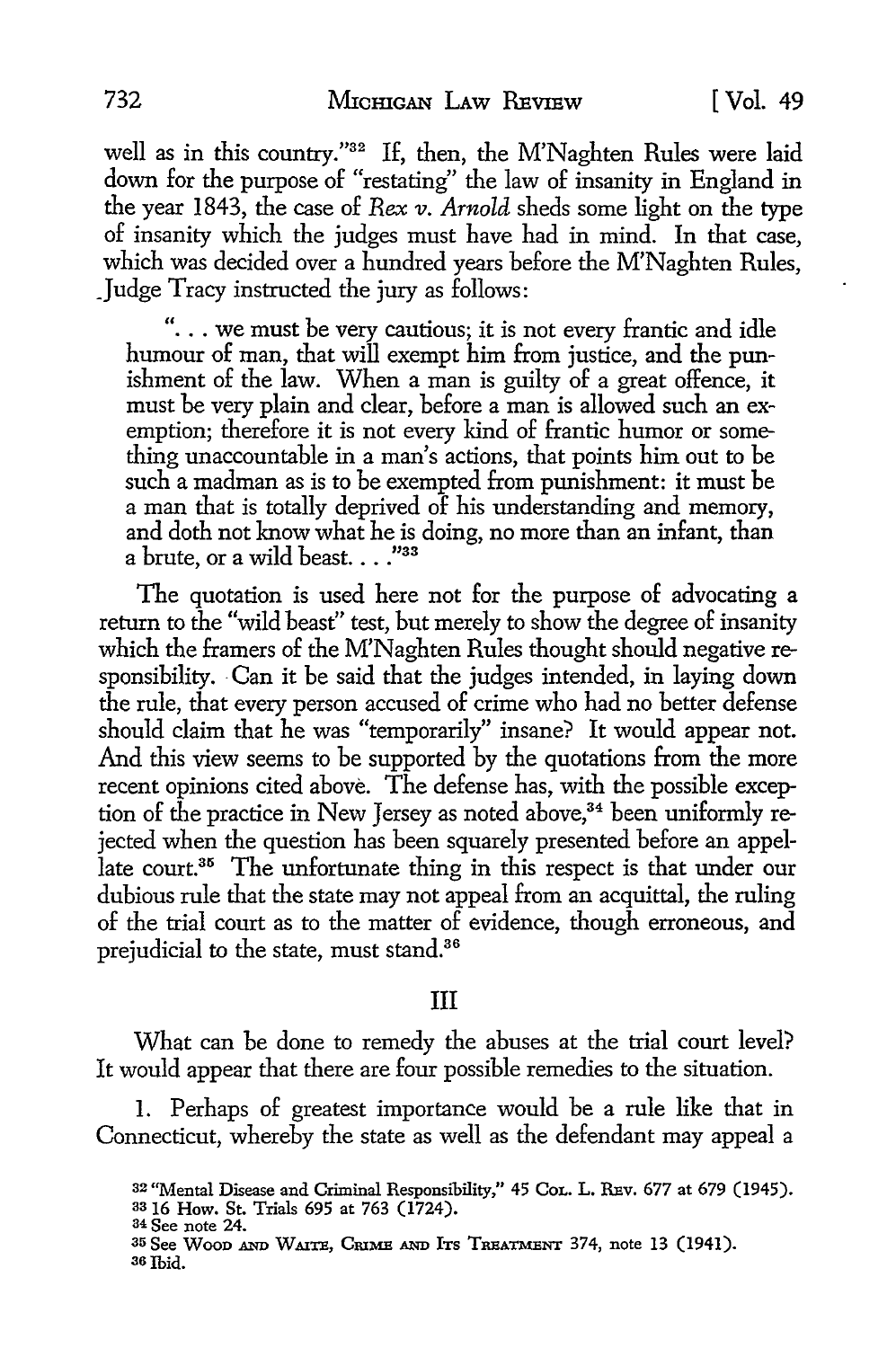#### 1951] **CoMMENTS** 733

criminal case for prejudicial error committed at the trial stage.<sup>37</sup> This would give the appellate court the opportunity to reject the defense of "temporary insanity" whenever it is injected into the case.

2. Next, every effort should be made to make the *best* psychological testimony available to the jury. It is recognized by psychiatrists as well as the legal profession that in virtually every case the defendant, if he "shops around" enough, can secure a psychiatrist to testify that he was not sane at the time he committed a certain act.<sup>38</sup> It would be naive to shut our eyes to this fact. Nor should we rely too heavily upon witnesses called by the prosecution. There should be made available in every case where the defense of insanity is made, a panel of competent psychiatrists, appointed and called by the court itself, to give their opinions as to the mental condition of the accused.<sup>39</sup>

3. Very closely related to the preceding suggestion is the following: Should we not limit, either by statute or by judicial decision, the type of insanity which will constitute a defense to crime? Should not the defendant be required to prove by his testimony that he was suffering from a psychosis, not a mere neurosis, at the time he committed the crime in order to excuse him from punishability? This was virtually suggested in *Grant v*. *State*<sup>40</sup> when the court said, "... it must be of a fixed or prolonged nature rather than momentary or fleeting. . . ," and it was emphatically ruled in *Commonwealth v. Neill*,<sup>41</sup> where the court held that "... neither social maladjustment ... nor psycho-neurosis [another term for neurosis] ... constitute insanity within the criminallaw conception of that term."

It might be questioned, in view of the decision in *State v*. *Strasburg,42* whether such a limitation as here proposed would meet with constitutional objections. In that case, the Supreme Court of Washington held unconstitutional a statute which eliminated insanity completely as a defense to crime. Though the decision is severely criticized by Professor John R. Rood, in his article, "Statutory Abolition of the

<sup>37</sup>Conn. Gen. Rev. Stat. (1949) §8812.

<sup>40</sup>Grant v. State, 250 Ala. 164 at 165, 33 S. (2d) 446 (1948).

41 Commonwealth v. Neill, 362 Pa. 507 at 514, 67 A. (2d) 276 (1949).

42 60 Wash. 106, ll0 P. 1020 (1910).

<sup>38</sup>In this connection, the fact of whether or not the psychiatrist holds a diploma from the American Board of Neurology and Psychiatry should be considered in determining his competency. Such a diploma is issued only after the doctor passes a very rigid set of examinations; it is regarded as a certificate of very high proficiency in the field of psychiatry.

<sup>&</sup>lt;sup>39</sup> In this connection, an excellent recent discussion by Professor Henry Weihofen on the subject of "Eliminating the Battle of Experts in Criminal Insanity Cases," 48 MICH. L. REV. 961 (1950) brings out further needed reforms in expert testimony on insanity.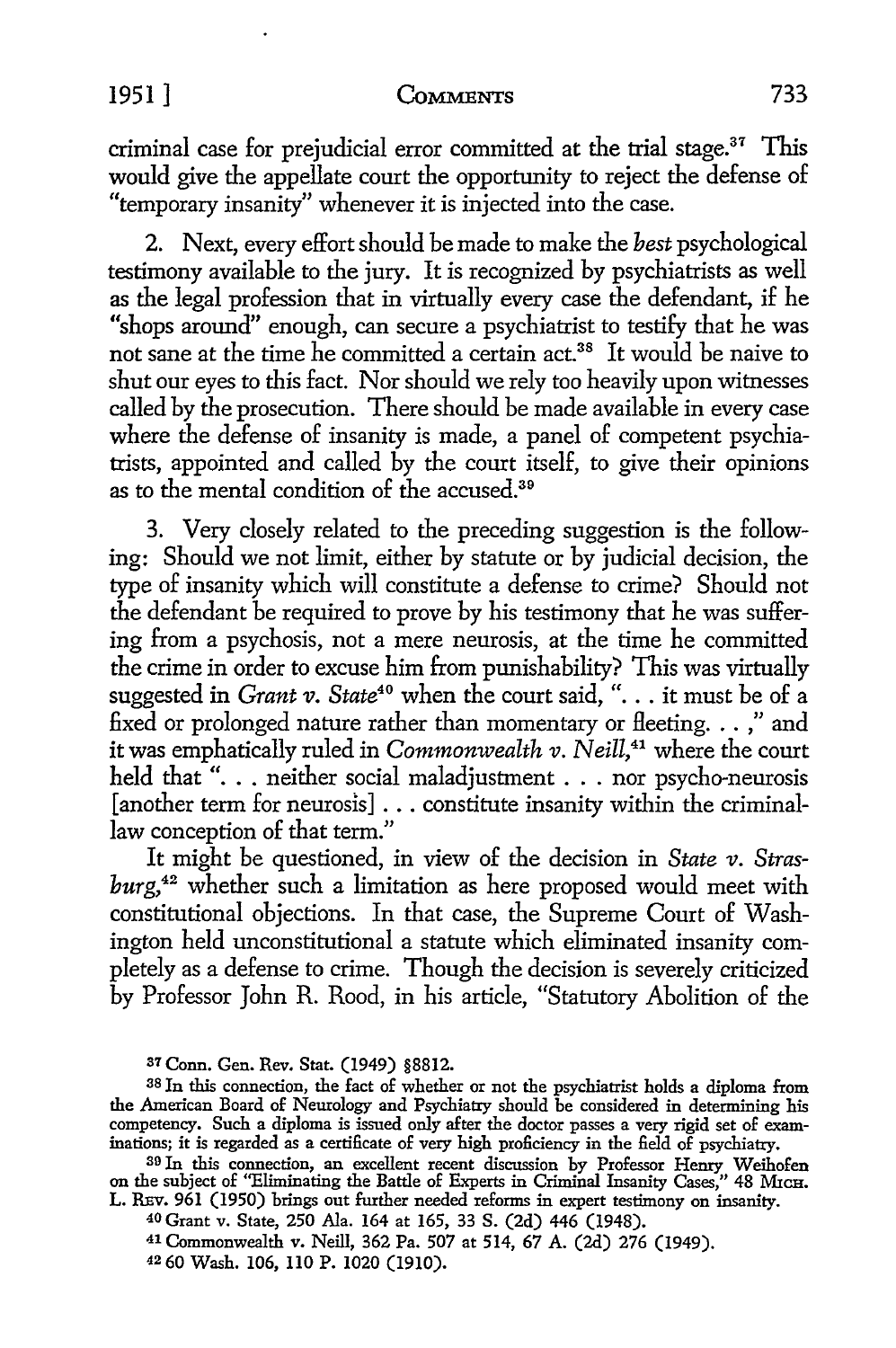Defense of Insanity in Criminal Cases,"43 it can be completely distinguished from the proposal herein made to restrict the defense only to its legitimate, historical scope. In our present state of psychological science, it is virtually impossible to say with certainty in every case that the accused was or was not suffering from a mental disease *at the time he committed the crime.* It is a matter of deduction from known and inferred facts. But it would seem that as to the more serious mental conditions, the psychoses, the deductions could be made with greater accuracy than in those cases where the accused is neurotic. This is in accord with the apparent philosophy of the M'Naghten Rules, which require *clear* proof of disease of the mind. Therefore, a limitation of the defense of insanity to cases where the experts testified that the defendant was suffering from a psychosis does not come within the constitutional objection of the *Strasburg* case. It is merely a safeguard to see that the M'Naghten Rules, the basis of our defense of insanity, are adhered to.

Two objections to such a limitation have been pointed out by Dr. Ralph Morris Patterson.<sup>44</sup> One is that there is no clear dividing line between psychosis and neurosis, the former sometimes developing upon the latter. The other objection is that psychiatrists disagree among themselves as to what falls within the classification of psychosis. In other words, some psychiatrists would recognize a certain condition as psychotic, and some would say it was merely neurotic. But would it not be a step in the right direction, in view of the basis for the M'Naghten Rules, to limit the defense of insanity to cases· where a psychiatrist will testify that the defendant was psychotic at the time he committed a particular act? It would make for more reliable psychiatric testimony. Admittedly, it would depart from the contemporary view held by many psychiatrists of today: that which denies the responsibility of any criminal-that which considers any crime a "pathological phenomenon."<sup>45</sup>

An interesting proposal is made in this connection by Dr. Patterson. He advocates that the judicial function of the courts should extend only to the determination of the facts, for example, did A unlawfully shoot B? If the jury decides that A did unlawfully shoot B, then without further action on the part of the court, A should be turned over to a board of psychiatrists, who would then determine what "punishment'' or, more properly, what "treatment" should be given.the defendant. The

<sup>43</sup>9 MICH. L. REv. 126 (1911). Cf. ''Due Process and Punishment," 20 MICH. L. REv. 614 at 645 (1922).

<sup>44</sup>Psychiatrist, University of Michigan Hospital.

<sup>45</sup> HALL, GENERAL PRINCIPLES OF CRIMINAL LAW 527 (1947).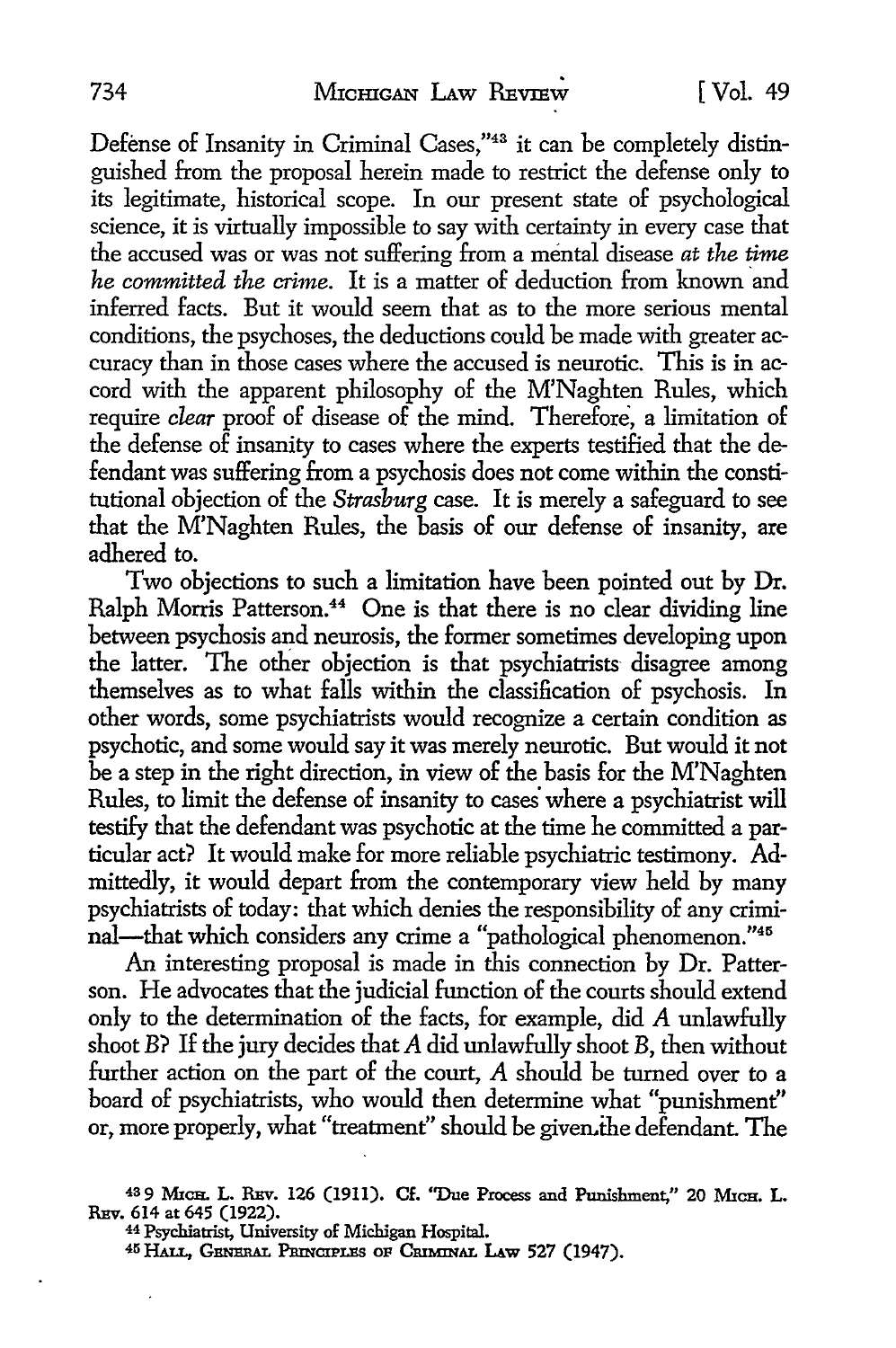### 1951] COMMENTS 735

decision of the board might range anywhere from immediate release to society, for those not considered dangerous, to extended periods of incarceration in an institution where he would be given psychiatric aid with a view to rehabilitation. This view is commendable, but in the present state of both psychological and legal science, it is not pragmatic. And we must be pragmatic in dealing with the problem of "temporary" insanity" in our law today. At best, this view of the psychiatrists must be a goal toward which both the students of psychology and law should work, with due regard to the constitutional difficulties which are inherent in the *Strasburg* case.

4. The trial judge should become more aware of his duty to the state as well as his duty to safeguard the rights of the defendant in a criminal action. This is especially true under our present rules whereby the state cannot appeal a criminal case. He should be given wide latitude, upon request of the prosecutor, to hear evidence pertaining to insanity, outside the presence of the jury, when there is substantial doubt as to whether the evidence is going to show what in law will constitute insanity. And he should not hesitate, in the proper case, to take the issue of insanity away from the jury, where there is no evidence of legal insanity presented. He should not leave it to the jury, on the naive belief that they can sift its true worth. If he leaves the question to the jury, and they *want* to acquit, they have an out-a legal out.

Let us imagine a specific case:  $A$  is charged with murdering  $B$ . A admits the shooting, but defends on the ground that he was insane at the time. A defense psychiatrist testifies that in his opinion, at the time *A* shot B, *A* did not have a consciousness of wrongdoing because of a disease of the mind. But the witness refuses or is unable to state whether or not A was suffering from a psychosis at the time he shot B. The prosecutor now moves the court to strike the evidence as immaterial. What should the trial judge do? It might be argued that such action on the part of the trial judge would be unconstitutional in that it would take away from the consideration of the jury one of the essential elements of the *crime-mens rea.* In answering such a contention, let us first put the matter into syllogistic form:

Major Premise: No one is punishable for his acts unless he has a *mens rea.* 

Minor Premise: The defendant had no *mens rea.*  Conclusion: No punishability.

It is the minor premise upon which we should focus our attention. It does not come into being until the unconsciousness of wrongdoing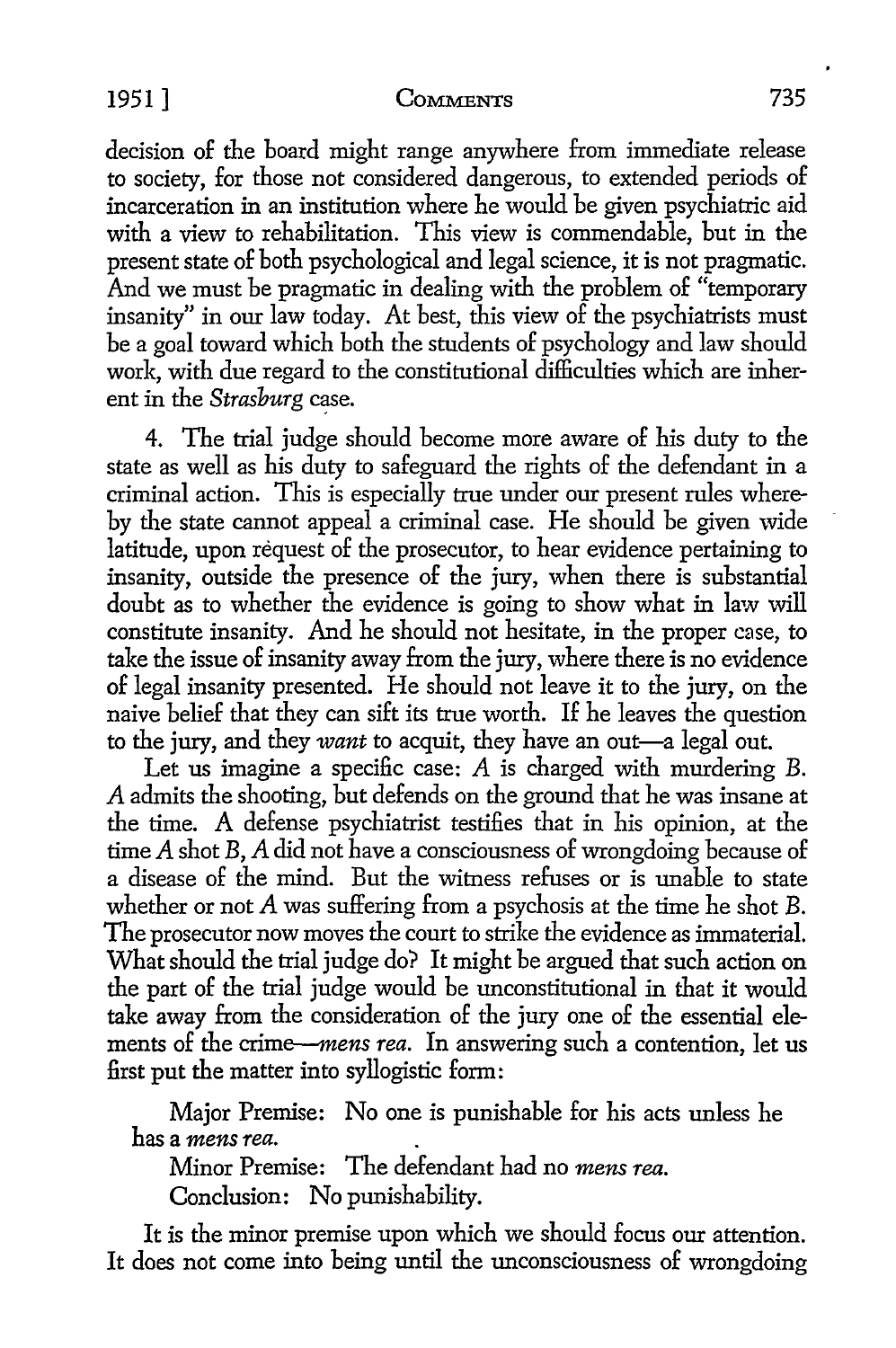is proved. It is at this point that the court is able to exercise control, by determining what kind of evidence will be sufficient to demonstrate a lack of *mens rea.* As was said in *Rex v. Arnold*, supra,<sup>46</sup> "... it is not every frantic and idle humour of man, that will exempt him from justice .... " And the judges who formulated the M'Naghten Rules must have contemplated a degree of control on the part of the courts when they said, "... it must be *clearly* proved...."

It is public policy which can and must dictate the quantum or type of proof necessary to constitute an issue of fact as to the accused's alleged lack of *mens rea.* This same public policy has been used in the past to shape the law with respect to the analogous problem of the "irresistible impulse" defense, and in several such cases it has been the real basis for the courts' decisions with respect to that defense. A brief examination of those cases will serve at this point to show the extent to which the courts might use public policy when confronted with a questionable defense of temporary insanity.

The courts of this country and England can be divided into three groups, based upon the extent to which they recognize the defense of "irresistible impulse." $47$  In the first group are those jurisdictions which do not recognize that there is such a thing as irresistible impulse and consequently refuse to recognize it as a defense in a criminal action.<sup>48</sup> In the second group are those which recognize that there is or may be such a condition as irresistible impulse, but *on the grounds of public policy* refuse to recognize it as a defense to crime.<sup>49</sup> Third, there are those who recognize the existence of the condition and also make it available as a defense to the accused.<sup>50</sup> The second group, unlike the first and third, present problems similar to the "temporary insanity" defense. In rejecting the doctrine of irresistible impulse in a recent Ohio case, Judge Skeel aptly summed up the situation when he said:

"... To extend the doctrine of immunity to cases where the actor knows that he is doing what is wrong but claims his inability to resist doing the act, even though such lack of resistance is

4616 How. St. Trials 695 at 763 (1724).

49 State v. Maish, 29 Wash. (2d) 52, 185 P. (2d) 486 (1947); State v. Alexander, 30 S.C. 74, 8 S.E. 440 (1888); State v. Harrison, 36 W.Va. 729, 15 S.E. 982 (1892).

50 State v. Green, 78 Utah 580, 6 P. (2d) 177 (1931); Morgan v. State, 190 Ind. 411, 130 N.E. 528 (1920); State v. Varecha, 353 ill. 52, 186 N.E. 607 (1933); Cline v. Commonwealth, 248 Ky. 609, 59 S.W. (2d) 577 (1933); Parsons v. State, 81 Ala. 577, 2 S. 854 (1886); Commonwealth v. Rogers, 48 Mass. 500 (1844).

<sup>&</sup>lt;sup>47</sup> See Waite, "Irresistible Impulse and Criminal Liability," 23 MrcH. L. REv. 443 (1925).

<sup>48</sup> State v. Carrigan, 93 N.J.L. 268, 108 A. 315 (1919); Cunningham v. State, 56 Miss. 269 (1879); State v. Scott, 41 Minn. 365, 43 N.W. 62 (1889); People v. Carpenter, 102 N.Y. 238, 6 N.E. 584 (1886).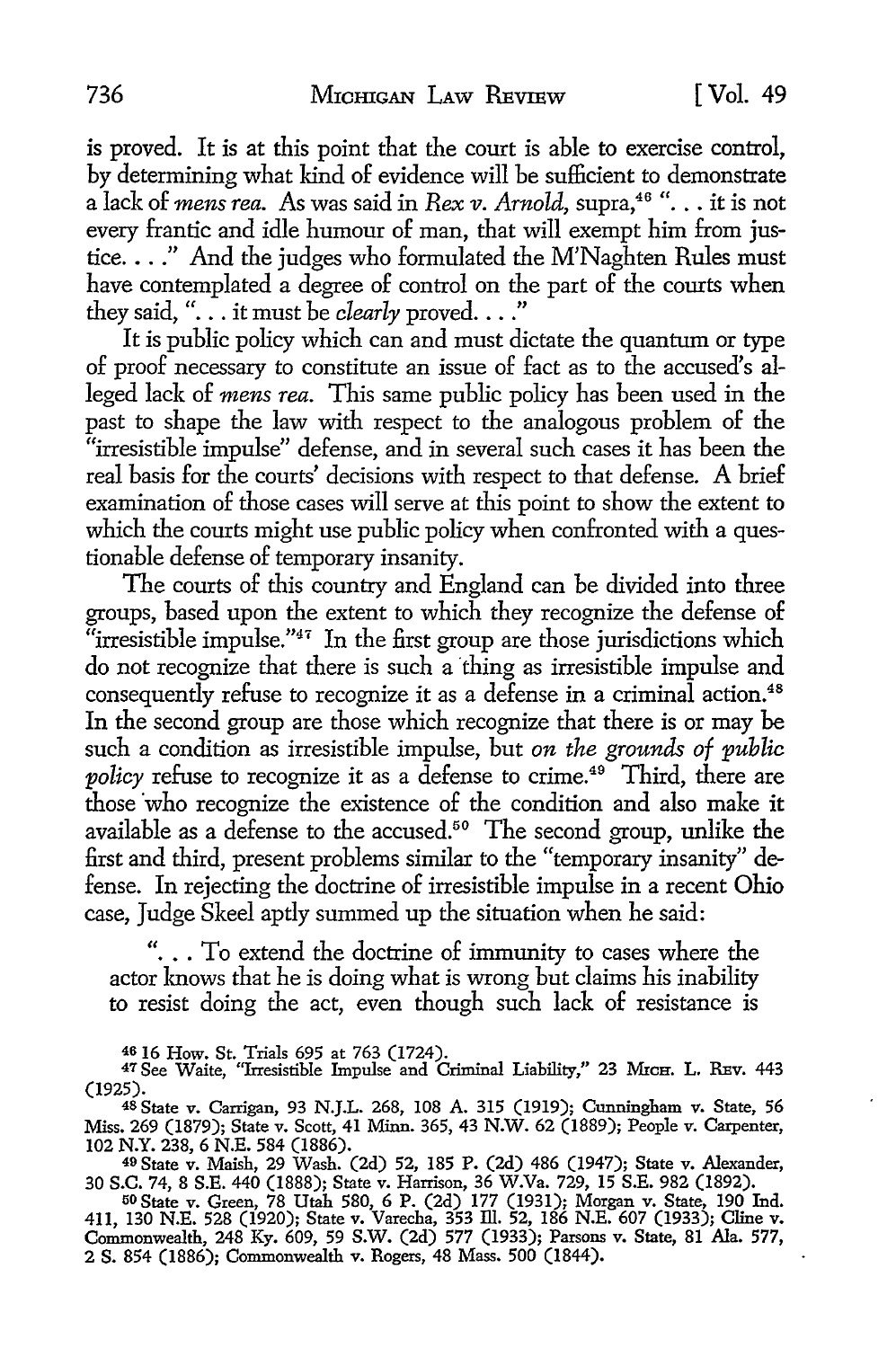# 1951 ] **CoMMENTS** 737

claimed to be the result of disease of the mind, is to project the judicial process into the realm of uncertainty and speculation."<sup>51</sup>

And yet, if in fact, as psychiatrists claim, there is such a thing as irresistible impulse, then there is no more reason to punish such an individual than in the case where it is established that he had no *mens rea* at the time he committed the crime. Conversely, why should we admit evidence as to a "temporary insanity" on the part of the accused, which of necessity is not of the highest accuracy, and at the same time refuse to listen to evidence as to whether the accused was suffering from an "irresistible impulse?" It was a consideration of public policy---- a consideration of what will be of greatest benefit to the whole of society-which prompted Judge Skeel to reject irresistible impulse as a defense to crime.

The New York Court of Appeals also added a word of caution with respect to the doctrine of irresistible impulse which can be translated directly into the ability of the courts to dictate the quantum and type of proof necessary to constitute a defense to crime: "The vagueness and uncertainty of the inquiry [into irresistible impulse] which would be opened ... may well cause courts to pause before assenting to it."52

Returning to our discussion of the minor premise of our syllogism, it is this same line of reasoning which would enable the courts to determine what *is* a lack of *mens rea* within the scope of that premise. The courts might well say that when the accused presents evidence of mental disease less than a condition of psychosis, public policy considerations dictate that it be rejected as a defense---rejected as evidence to show a lack of *mens rea.* Otherwise, the inquiry would, in the words of Judge Skeel, "project the judicial process into the realm of uncertainty and speculation." And certainly the "vagueness and uncertainty of the inquiry" about which the New York court complains would be at least equal, if not greater, than in the case of the irresistible impulse defense.

Keeping in mind the real intent and philosophy of the M'Naghten Rules discussed above, our defendant *A* has not introduced any evidence which *in law* constitutes insanity, and the evidence should be stricken from the record. Such action by the trial judge in taking the question of insanity away from the jury has been approved on several occasions,<sup>53</sup> and should not be considered as an unconstitutional infringement of the defendant's rights.

<sup>51</sup> State v. Cumberworth, 69 Ohio App. 239, 43 N.E. (2d) 510 at 512 (1942).

<sup>&</sup>lt;sup>52</sup> Flanagan v. People, 52 N.Y. 467 at 470 (1873).

<sup>53</sup>Duthey v. State, 131 Wis. 178, 111 N.W. 222 (1907); State v. Melvin, 219 N.C. 538, 14 S.E. (2d) 528 (1941); Territory of Hawaii v. Alcosiba, 36 Hawaii 231 (1942).